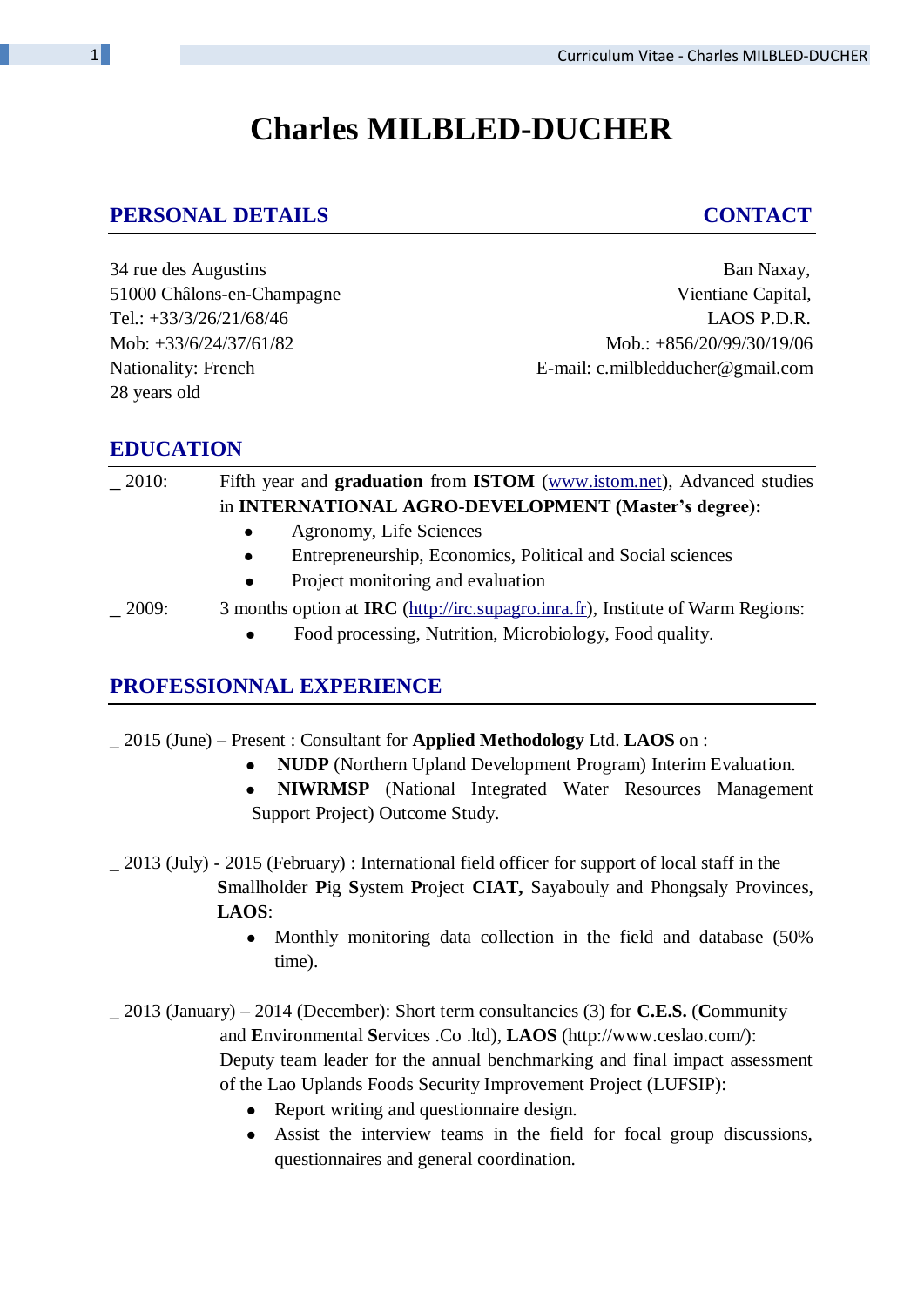#### \_ 2013 (May - June): Consultant for The Agro-Biodiversity Initiative (**TABI** Project),

Vientiane, and provinces, **LAOS** (http://www.tabi.la/):

- Report writing and questionnaire design.
- Assist the field team in group discussions, questions and coordination.
- \_ 2013 (April May): Responsible of tree plantation in a private project, Vientiane Province, **LAOS**:
	- Identification of seeds, seedlings and suppliers.
	- Follow up with the partners (farmers) in the field.

#### \_ 2011 (October) - 2012 (July): **MAI SAVANH LAO** Co. in Sekong Province, **LAOS**:

- Set up an Internal Control System aiming to obtain the organic certification for smallholders. Data collection with farmers.
- Launch the production of Spirulina micro algae and train the staff.

#### \_ 2011 (February – August): **FAO, LAOS:**

Insect breeding and training officer in the project "Sustainable insect farming and harvesting for better nutrition and household income generation":

- Cooperate with the students and teachers of the Faculty of Agriculture to improve the diets of the different bred insect species (yield/cost).
- Organize trainings on edible insects breeding for farmers and extension workers.

#### **STUDY RELATED**

# \_2009: Internship of 6 months in the **sericulture and weaving company** h **MAI SAVANH LAO** Co. ltd. in Vientiane and Sekong Province, **LAOS**:

- Set up the production and transformation of mulberry leaves tea from traditional to semi-industrial level: Process parameters, Manufacturing practices, Quality standardization.
- Organize process, packing and storage aiming at the organic certification. (From farmer to final packing).

### \_2008: Internship of 3 months in the **aquaculture station** of the **fishing-processing h company (HARENGUS)** in Piedra Buena, **ARGENTINA**:

- Analyze possibilities of introduction of good production practices for later certifications.
- Work on the installation of a recirculation system to allow the permanent production of fingerlings size trouts and later commercialization.

\_ 2007: Internship of 2 months in an **NGO (JEDD)** in Niamey, **NIGER**:

- Attend population related projects: rehabilitation of children of the streets in Tahoua.
- Realize plantings with the NGO (EIP) and the villagers for autoconsumption and bio-fuel in Tchambanga.